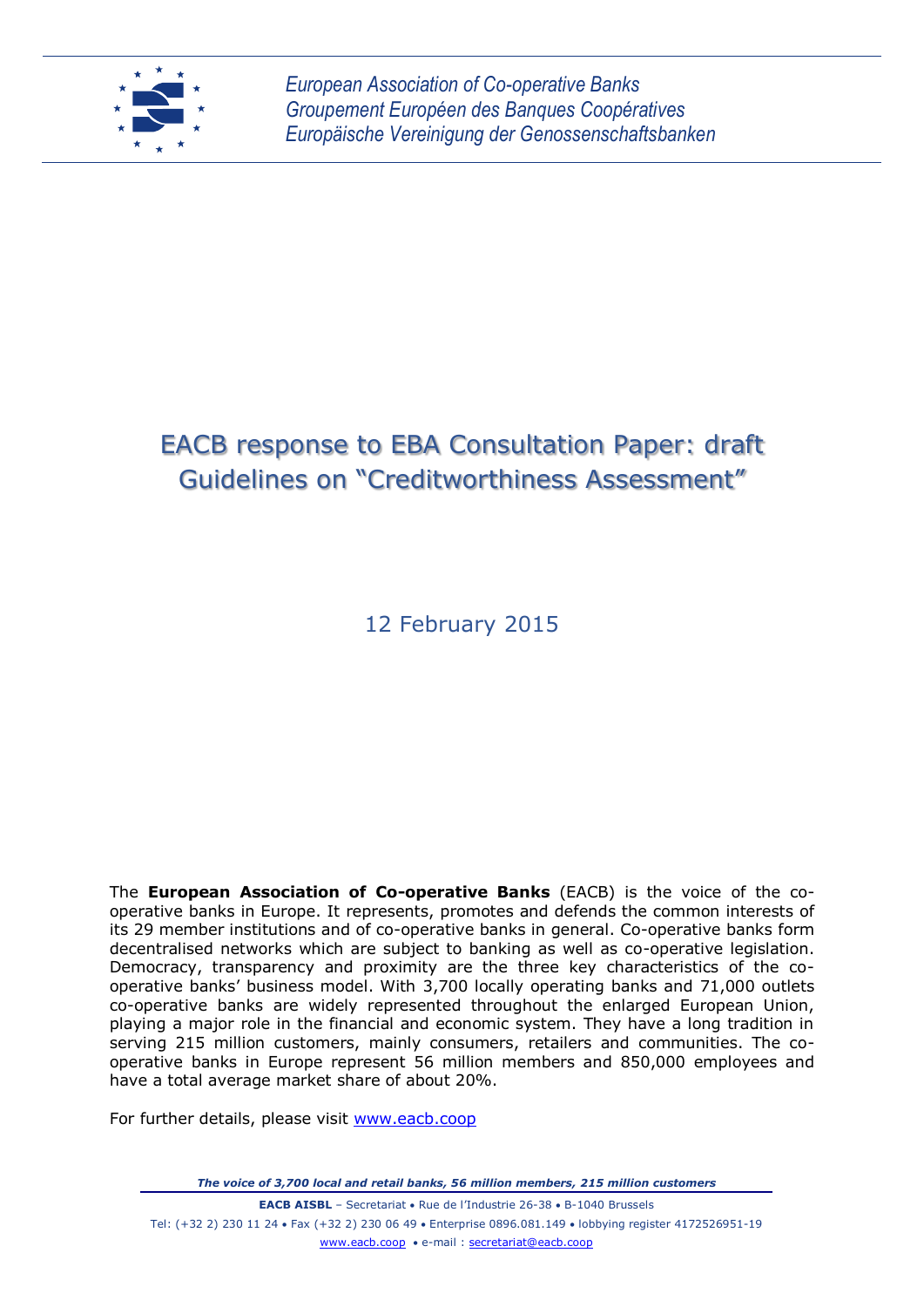

## **Introductions**

The EACB welcomes the opportunity to participate in the EBA consultation process on "Creditworthiness Assessment".

Mortgage lending is at the very core of co-operative banking business. A sound and solid creditworthiness assessment is part of the individualized approach to the credit granting process that co-operative banks are committed to.

EACB has thus carefully reviewed the consultation document with its members and would like to formulate a number of observations. Some of these are relating to the set of proposed guidelines as a whole ("general comments") and some are answers to the specific questions raised.

#### **General comments**

 $\overline{a}$ 

*Legal requirements already in place & Co-operative banks' individualised approach to the Creditworthiness Assessment*

The obligation for the assessment of candidate borrowers' creditworthiness is already enshrined at the level of banking supervisory legislation, as well as at the level of more specified legislation (i.e. the Mortgage Credit Directive- MCD) $^1$ .

In addition to the legal requirements to assess creditworthiness imposed on all creditors by the adopted Mortgage Credit Directive, co-operative banks use their proximity to the clients, often being also members, to carefully analyse the financial situation of each client.

Also, it should not be forgotten that  $-$  in many cases  $-$  the mortgages extended by banks are funded by the savings attracted and that those banks thus lend their clients money. It is therefore in the interest of banks to ensure that the borrower will be able to repay the loan given.

#### *Principles based approach vs. a more prescriptive perspective*

The European Association of Co-operative Banks (EACB) has welcomed the principlesbased approach to the creditworthiness assessment as set out in the Mortgage Credit Directive (2014), as it allows Member States and individual banks to take into account the specificities of their respective markets.

EACB also welcomes the fact that the EBA Guidelines seem less prescriptive in nature compared to the 2013 Opinion whilst acknowledging that the 2013 Opinion will remain to exist next to the Guidelines. It notes that the Guidelines intend to complement/ further specify the requirements set out in the MCD.

EACB however wishes to emphasise that the flexible and principles- based approach to the creditworthiness assessment as laid down in the MCD shall not be overridden by the more descriptive nature of the EBA Guidelines. All the more because there does not seem to be a clear or precise mandate given to the EBA in this context (not specified in neither Article 18 nor Article 20(1) MCD).

We finally wish to highlight that proportionality is key: successful processes for establishing the creditworthiness of a consumer - and achieving the objectives the MCD as developed at the local level should thus be respected.

<sup>&</sup>lt;sup>1</sup> Directive 2014/17/EU of the European Parliament and of the Council of 4 February 2014 on credit agreements for consumers relating to residential immovable property and amending Directives 2008/48/EC and 2013/36/EU and Regulation (EU) No 1093/2010 Text with EEA relevance, 28.2.2014, OJEU L 60/34-85.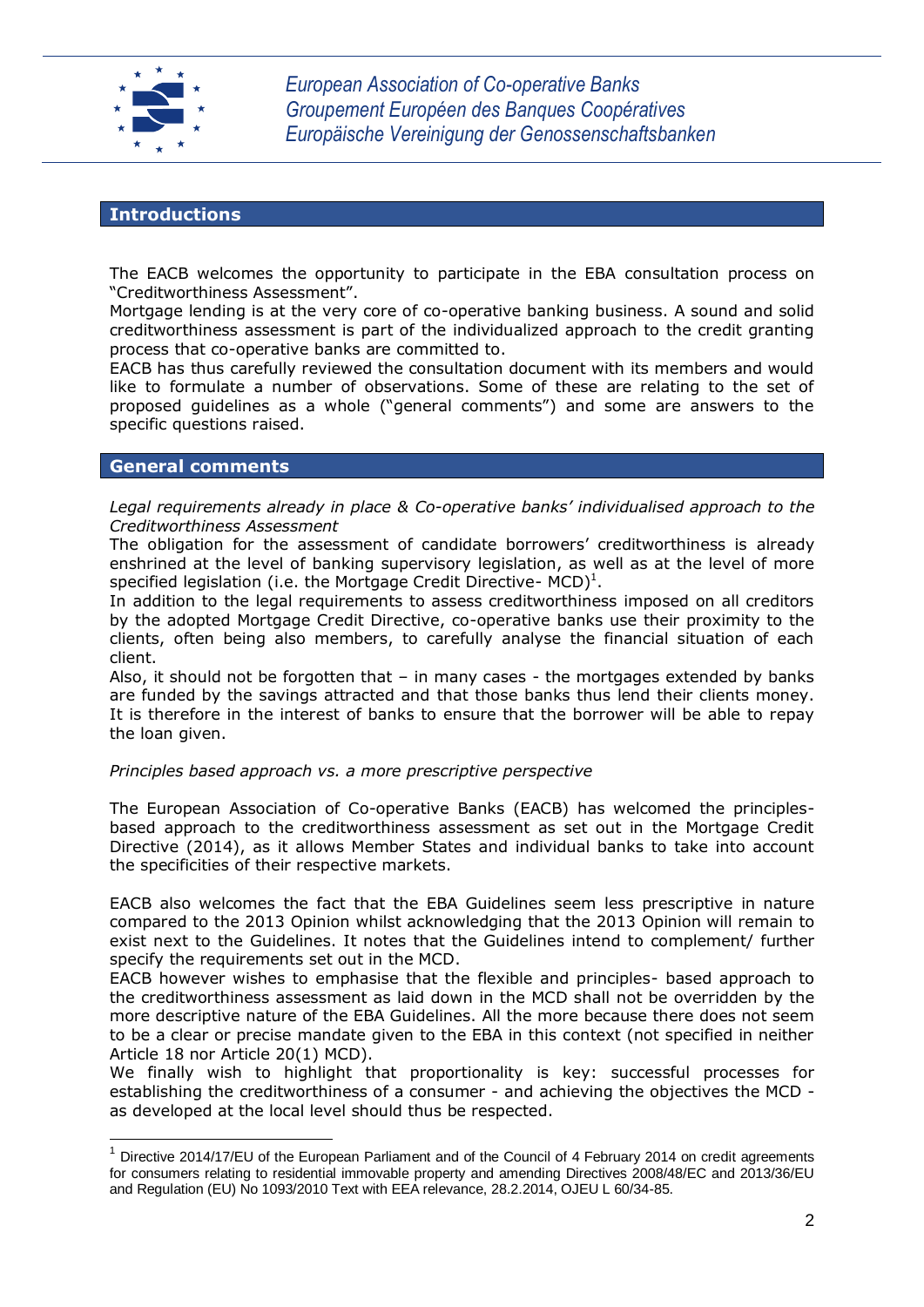

*Q1: Do you agree with the proposed Guidelines? If not, outline why you disagree and how the Guidelines could be improved. Please respond separately for each of the seven Guidelines.*

# **Guideline 1**

- Guideline 1.1: when requiring the creditor to take into account "any variability" in the consumer's prospect to meet his/her obligations, it is important to remember that –unless the consumer is able to provide such information- a creditor can reasonably not be expected to know how a particular consumer's situation evolves over time; as such, he will have to base himself on the situation/ information provided at the moment of granting the credit.
- Guideline 1.1: The latter also implies that the lender should be able to define and assess the notion of "income history" according to its own risk policies; e.g. his knowledge of the client (known vs new client) and the amount borrowed – as it directly impacts the consumer's prospect to meet his/her obligation.

| <b>EBA draft Guideline</b>                                                              | <b>EACB</b> suggestion                                                    |  |  |
|-----------------------------------------------------------------------------------------|---------------------------------------------------------------------------|--|--|
| 1.1 The creditor should make reasonable $\vert$ 1.1 The creditor should make reasonable |                                                                           |  |  |
| enquiries and take reasonable steps to enquiries and take reasonable steps to           |                                                                           |  |  |
|                                                                                         | verify a consumer's prospect to meet verify a consumer's prospect to meet |  |  |
| his/her obligation under the credit his/her obligation under                            | the credit                                                                |  |  |
|                                                                                         | agreement including the consumer's agreement including the consumer's     |  |  |
| underlying<br>income<br>capacity,                                                       | the $\vert$ underlying<br>income capacity $\rightarrow$ and the           |  |  |
| consumer's<br>history<br>income<br>and<br>anv l                                         | consumer's income<br>history <del> and any</del>                          |  |  |
| variability over time.                                                                  | variability over time.                                                    |  |  |

 Guideline 1.2: We understand "sources that are independent of the consumer" to be sources that are independent (e.g. a pay slip, a tax form) but that are provided **by** the consumer. Should the Guideline however imply that the creditor should approach the independent sources (e.g. tax authorities, employers) itself, the EACB would be very much concerned, both from an operational and a data protection- point of view, as these "independent sources" are not necessarily in a position (i.e. lack of legal ground) to transfer the relevant data to the borrower. As such, it would propose the following amendment:

| <b>EBA draft Guideline</b>                                                                  | <b>EACB</b> suggestion                                                                |
|---------------------------------------------------------------------------------------------|---------------------------------------------------------------------------------------|
|                                                                                             | 1.2 The creditor should use necessary, $\vert$ 1.2 The creditor should use necessary, |
| sufficient and proportionate information, sufficient and proportionate information,         |                                                                                       |
| that can be evidenced and that is provided   that can be evidenced. and that is provided    |                                                                                       |
| by sources that are independent of the $\frac{1}{2}$ by sources that are independent of the |                                                                                       |
| consumer.                                                                                   | <del>consumer</del> .                                                                 |

 Guideline 1.3: In line with our concerns expressed above, "third party verification" seems a very time consuming concept to apply in practice if it implies that the creditor itself should proactively search for such third party verification. Therefore, we would propose the below amendment.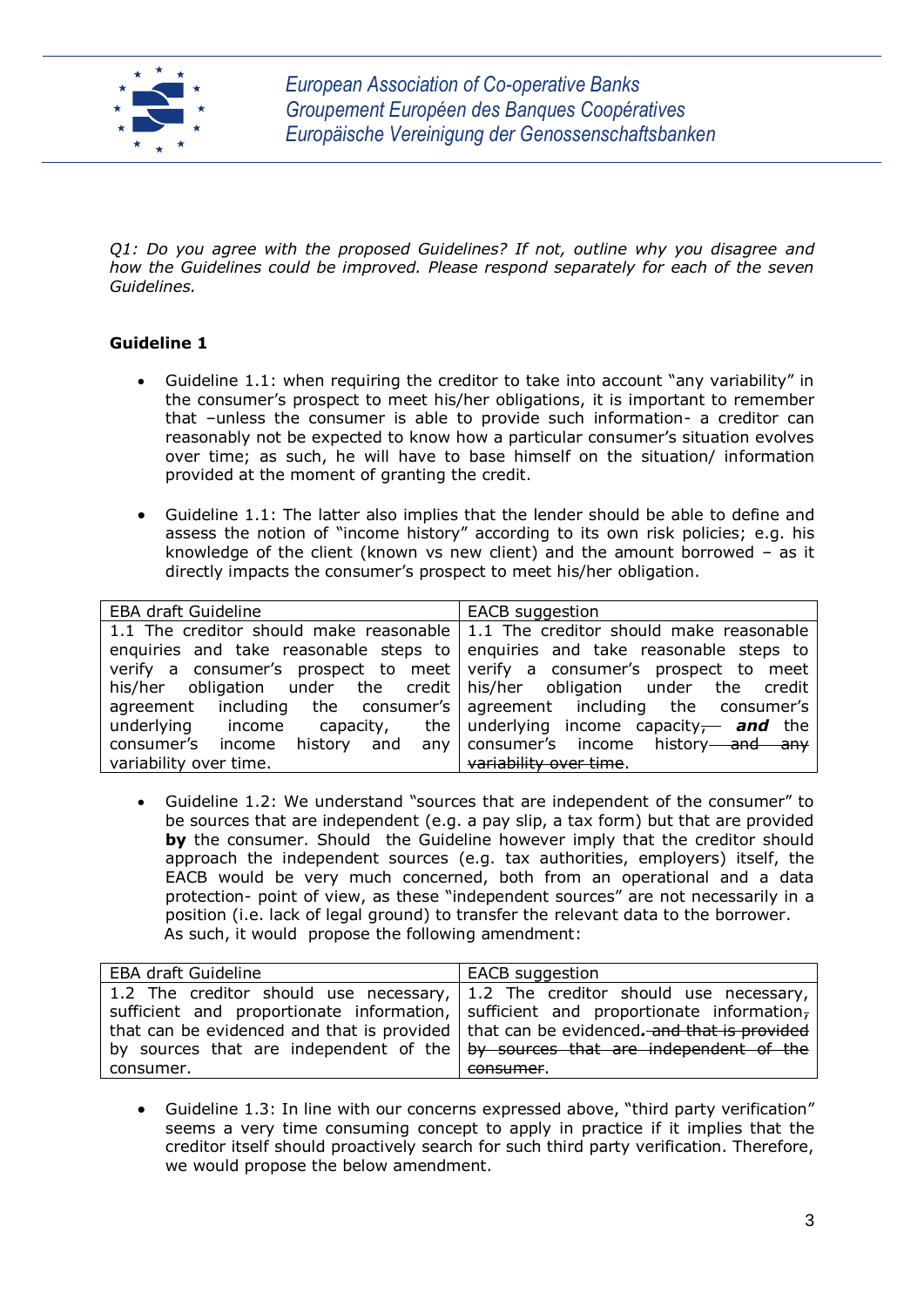

.

| <b>EBA draft Guideline</b>                   | <b>EACB</b> suggestion                       |  |  |
|----------------------------------------------|----------------------------------------------|--|--|
| 1.3 In the case of consumers that are self-  | 1.3 In the case of consumers that are self-  |  |  |
| employed or have seasonal or other           | employed or have seasonal or other           |  |  |
| irregular income, the creditor should make   | irregular income, the creditor should make   |  |  |
| reasonable enquiries and take reasonable     | reasonable enquiries and take reasonable     |  |  |
| steps to verify additional information that  | steps to verify additional information that  |  |  |
| is related to the consumer's ability to meet | is related to the consumer's ability to meet |  |  |
| his/her obligations under the credit         | his/her obligations under the credit         |  |  |
| agreement, including profit capacity and     | agreement, including profit capacity-and     |  |  |
| third party verification documenting such    | third party verification documenting such    |  |  |
| income.                                      | incame                                       |  |  |

# **Guideline 3**

 Guideline 3.1: seems to shift the responsibility of misrepresentation of information by the consumer to the creditor  $\rightarrow$  Whereas a creditor can take responsibility for the way it represents certain information, no lay out can prevent a consumer from willingly providing the creditor with falsified information. In addition, the MCD and the ESIS already set out in a detailed way what and how information is to be provided to the consumer willing to engage in a mortgage contract.

| EBA draft Guideline                        | EACB suggestion                            |
|--------------------------------------------|--------------------------------------------|
| 3.1 To reliably carry out creditworthiness | 3.1 To reliably carry out creditworthiness |
| assessments, the creditor should design    | assessments, the creditor should design    |
| loan documentation in a way that helps to  | loan documentation in a way that helps to  |
| identify and to prevent misrepresentation  | identify and to prevent misrepresentation  |
| of information by the consumer,<br>the     | of information by the consumer, the        |
| creditor, or a credit intermediary.        | creditor, or a credit intermediary.        |
|                                            |                                            |

## **Guideline 4**

 Guideline 4.1: "Undue hardship" seems a vague principle to apply in practice. When is a hardship undue? Also, a creditor cannot [solely] be held responsible for a consumer's situation of over indebtedness. As we know and as several studies have shown, macro-economic factors and "accidents of life" are the main driver of this phenomenon. $<sup>2</sup>$ </sup>

| <b>EBA draft Guideline</b>                                                    | <b>EACB</b> suggestion                                                                |
|-------------------------------------------------------------------------------|---------------------------------------------------------------------------------------|
|                                                                               | 4.1 The creditor should assess the 4.1 The creditor should assess the                 |
| consumer's ability to meet his/her consumer's ability to meet his/her         |                                                                                       |
| obligations under the credit agreement obligations under the credit agreement |                                                                                       |
| without causing the consumer undue without causing the consumer undue         |                                                                                       |
| hardship and over-indebtedness, while   hardship and over-indebtedness, while |                                                                                       |
|                                                                               | taking into account data protection rules   taking into account data protection rules |

 $\sqrt{2}$ <sup>2</sup> Civic Consulting study (2014) as commissioned by the COM on "The over indebtedness of European households" (page 92):

http://ec.europa.eu/consumers/financial\_services/reference\_studies\_documents/docs/part\_1\_synthesi s\_of\_findings\_en.pdf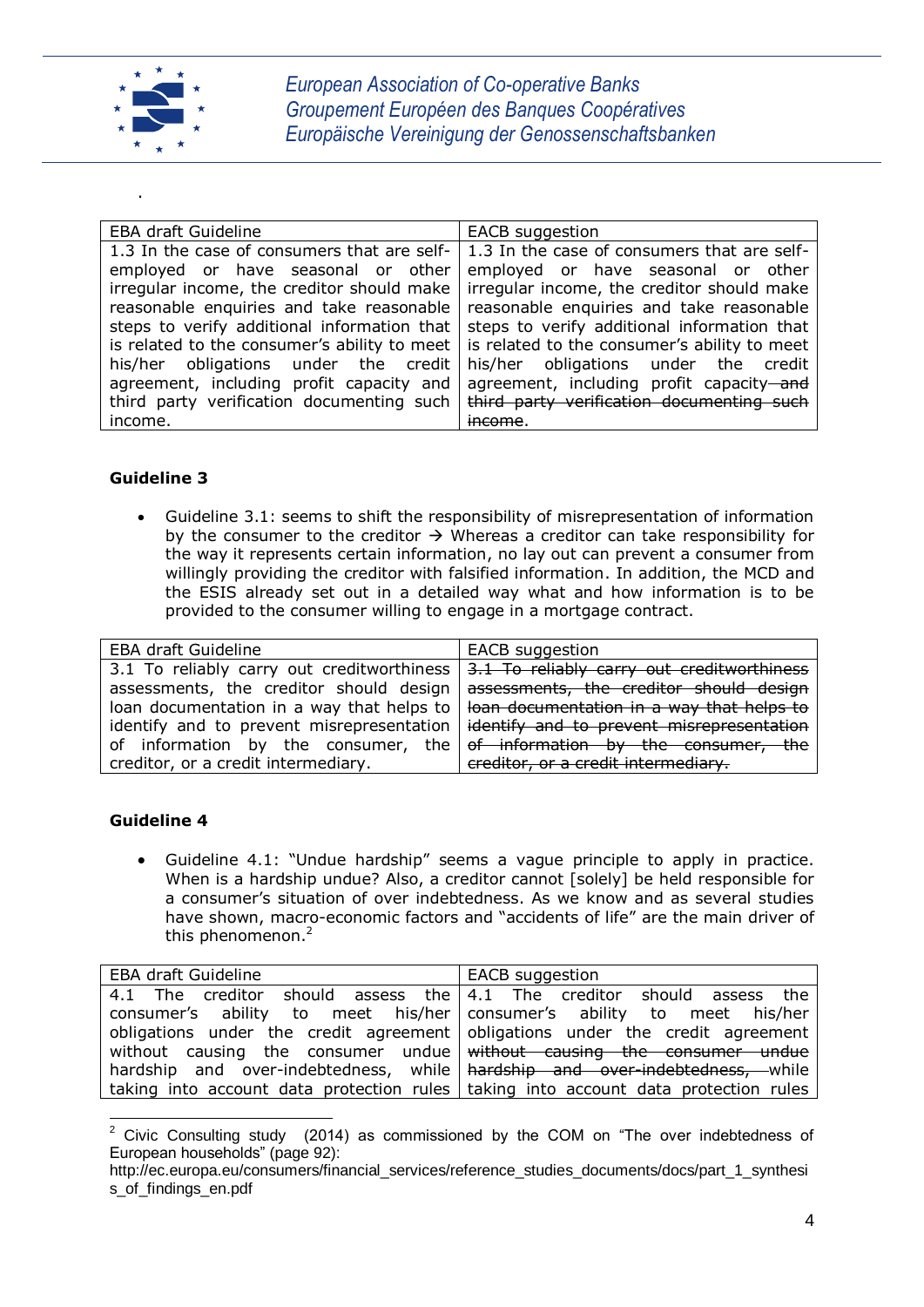

that may apply in the relevant jurisdiction.  $\vert$  that may apply in the relevant jurisdiction.

 Guideline 4.3: It is not possible to take into account all directly relevant taxes and insurances, since not all of this information is necessarily known to the creditor at the moment of the creditworthiness assessment. We also feel that the very substance of Guideline 4.3 is already covered for by Guideline 4.1.

| EBA draft Guideline                         | <b>EACB</b> suggestion                      |  |  |
|---------------------------------------------|---------------------------------------------|--|--|
| 4.3 The creditor should take into account   | 4.3 The creditor should take into account   |  |  |
| relevant factors that could influence the   | relevant factors that could influence the   |  |  |
| ability of the consumer to meet obligations | ability of the consumer to meet obligations |  |  |
| under the credit agreement without          | under the credit agreement without          |  |  |
| including undue hardship and over-          | including undue hardship and over-          |  |  |
| indebtedness. The factors may include       | indebtedness. The factors may include       |  |  |
| other servicing obligations, their interest | other servicing obligations, their interest |  |  |
| rates, and the outstanding principal on     | rates, and the outstanding principal on     |  |  |
| such debt; evidence of delinguency; as      | such debt; evidence of delinquency; as      |  |  |
| well as directly relevant taxes and         | well as directly relevant taxes and         |  |  |
| insurance.                                  |                                             |  |  |

 Guideline 4.4: Whilst a creditor can make an assumption of the consumer's situation past "normal retirement age" it will always be based on available factual information (pension age) and figures, not taking into account the specific situation of that borrower- which is not known given that it lies in the future- let alone any political decisions that might influence pension age/ fiscal implications thereof etc.

Furthermore, we feel the Guideline is too rigid and does not take into account what the consumer himself/herself wants, which could also be: selling the house upon retirement to move to a smaller house or even abroad.

We thus question the actual value this Guideline can bring, and consider that the broader Guideline 4.1 would again suffice.

| <b>EBA draft Guideline</b>                                                               | <b>EACB</b> suggestion                     |
|------------------------------------------------------------------------------------------|--------------------------------------------|
| 4.4 If the loan term extends past normal                                                 | 4.4 If the loan term extends past normal   |
| retirement age, the creditor should take                                                 | retirement age, the creditor should take   |
| appropriate account of the adequacy of the                                               | appropriate account of the adequacy of the |
| consumer's likely income and ability to                                                  | consumer's likely income and ability to    |
| continue to meet obligations under the $\epsilon$ eontinue to meet obligations under the |                                            |
| credit agreement in retirement.                                                          | credit agreement in retirement.            |

## **Guideline 5**

 Guideline 5.1: creditors do not have access to information which would enable them to evaluate the "living expenses of the consumer" and obtaining such information would require an intrusion in their client's privacy which does not seem proportionate.

|  | EBA draft Guideline                                                                   |  |  | EACB suggestion |  |  |
|--|---------------------------------------------------------------------------------------|--|--|-----------------|--|--|
|  | 5.1 When assessing the consumer's ability   5.1 When assessing the consumer's ability |  |  |                 |  |  |
|  | to meet obligations under the credit   to meet obligations under the credit           |  |  |                 |  |  |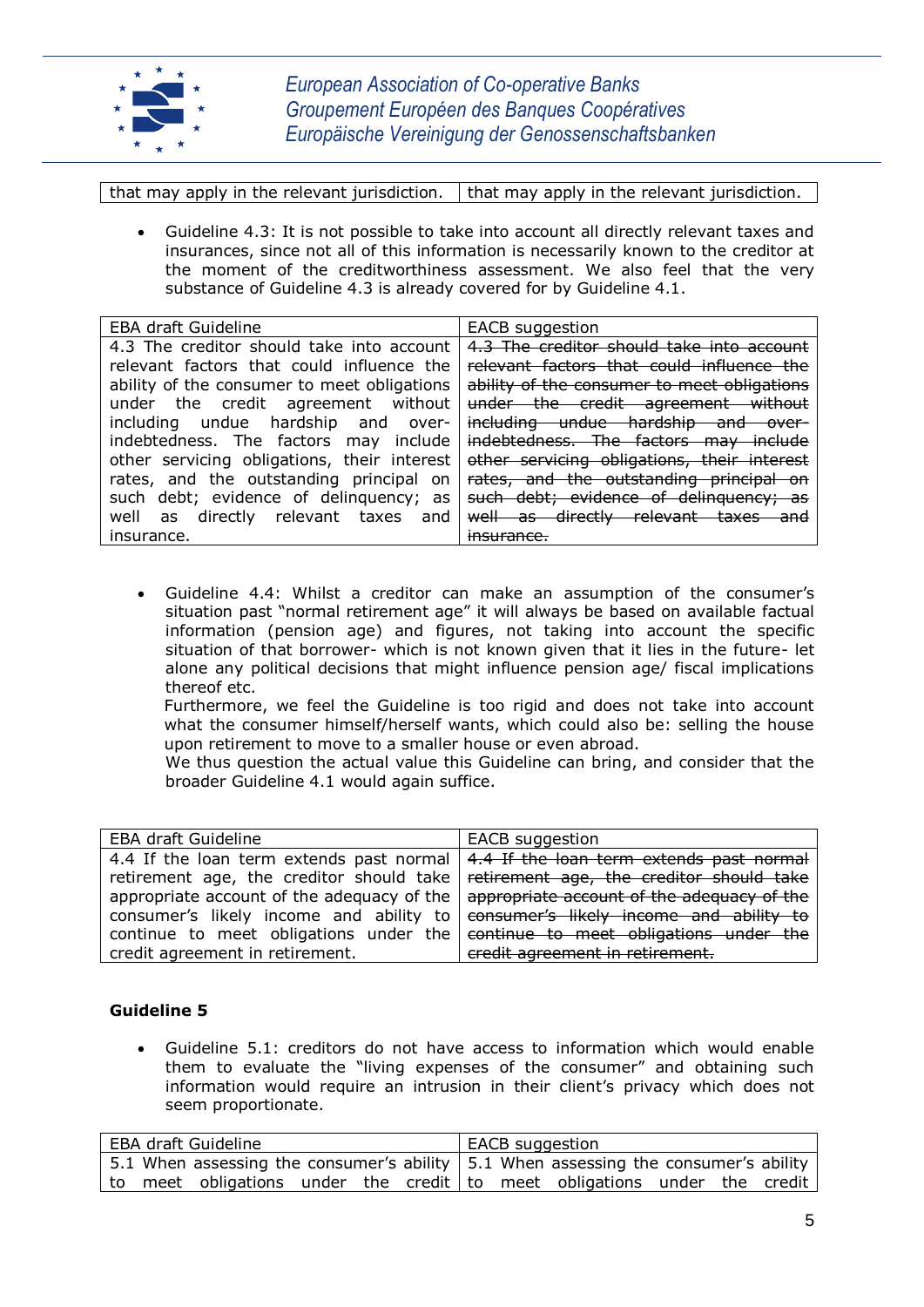

|                                                                                             | agreement, the creditor should make agreement, the creditor should make                 |
|---------------------------------------------------------------------------------------------|-----------------------------------------------------------------------------------------|
| reasonable allowances for committed and reasonable allowances for committed and             |                                                                                         |
|                                                                                             | other non-discretionary expenditures, such   other non-discretionary expenditures, such |
|                                                                                             | as the consumer's actual obligations, as the consumer's actual obligations,             |
| including appropriate substantiation and including appropriate substantiation and           |                                                                                         |
| consideration of the living expenses of the $ $ consideration of the living expenses of the |                                                                                         |
| consumer.                                                                                   | <del>consumer</del> .                                                                   |

# **Guideline 6**

 Guideline 6: Again, a creditor cannot predict how a particular consumer's situation will evolve over time. What seems relevant, though, is to know the changes of interest rates in case of variable interest rate- mortgages. The Mortgage Credit Directive and its ESIS (European Standardised Information Sheet) already foresee in the provision of information regarding the latter.

| <b>EBA draft Guideline</b>                 | EACB suggestion                                                      |
|--------------------------------------------|----------------------------------------------------------------------|
| 6.1 When assessing the consumer's ability  | 6.1 When assessing the consumer's ability                            |
| meet obligations under the<br>credit<br>to | to meet obligations under<br><del>—the</del><br>crodit               |
| agreement, the creditor should make        | agreement, the creditor should<br><del>make</del>                    |
| prudent allowances for potential negative  | prudent allowances for potential negative                            |
| scenarios in the future, including for     | scenarios in the future,<br><del>including -</del><br><del>for</del> |
| example, a reduced income in retirement;   | example, a reduced income in retirement;                             |
| an increase in benchmark interest rates in | an increase in benchmark interest rates in                           |
| the case of variable rate mortgages;       | the case of variable rate mortgages;                                 |
| negative amortisation; balloon payments,   | negative amortisation; balloon payments,                             |
| or deferred payments of principal<br>or    | deferred payments of principal<br>$\theta$ f<br>-or                  |
| interest                                   | interest                                                             |

## **Guideline 7**

 Guideline 7: The risk assessment at [target] group level seems to be of little value, given that the risk profile of a loan typically depends on the individual circumstances of a borrower; a loan that might pose a higher risk for one borrower because of their circumstances may not for another because of a different set of circumstances. What is important is complete and comprehensive information and adequate explanations to the candidate borrower of the features of different loans. It should be recalled that specific loan types with particular features, such as foreign currency loans and variable interest rate loans, are extensively addressed in the MCD and it is our view that no further action is required in this respect.

| EBA draft Guideline                                                                                    | EACB suggestion                                                                         |
|--------------------------------------------------------------------------------------------------------|-----------------------------------------------------------------------------------------|
|                                                                                                        | 7.1 The creditor should identify groups of $7.1$ The creditor should identify groups of |
| loans with a higher risk profile, and should   <del>loans with a higher risk profile, and should</del> |                                                                                         |
| take this into account when assessing   <del>take this into account when assessing</del>               |                                                                                         |
| consumers' creditworthiness.                                                                           | consumers' creditworthiness.                                                            |